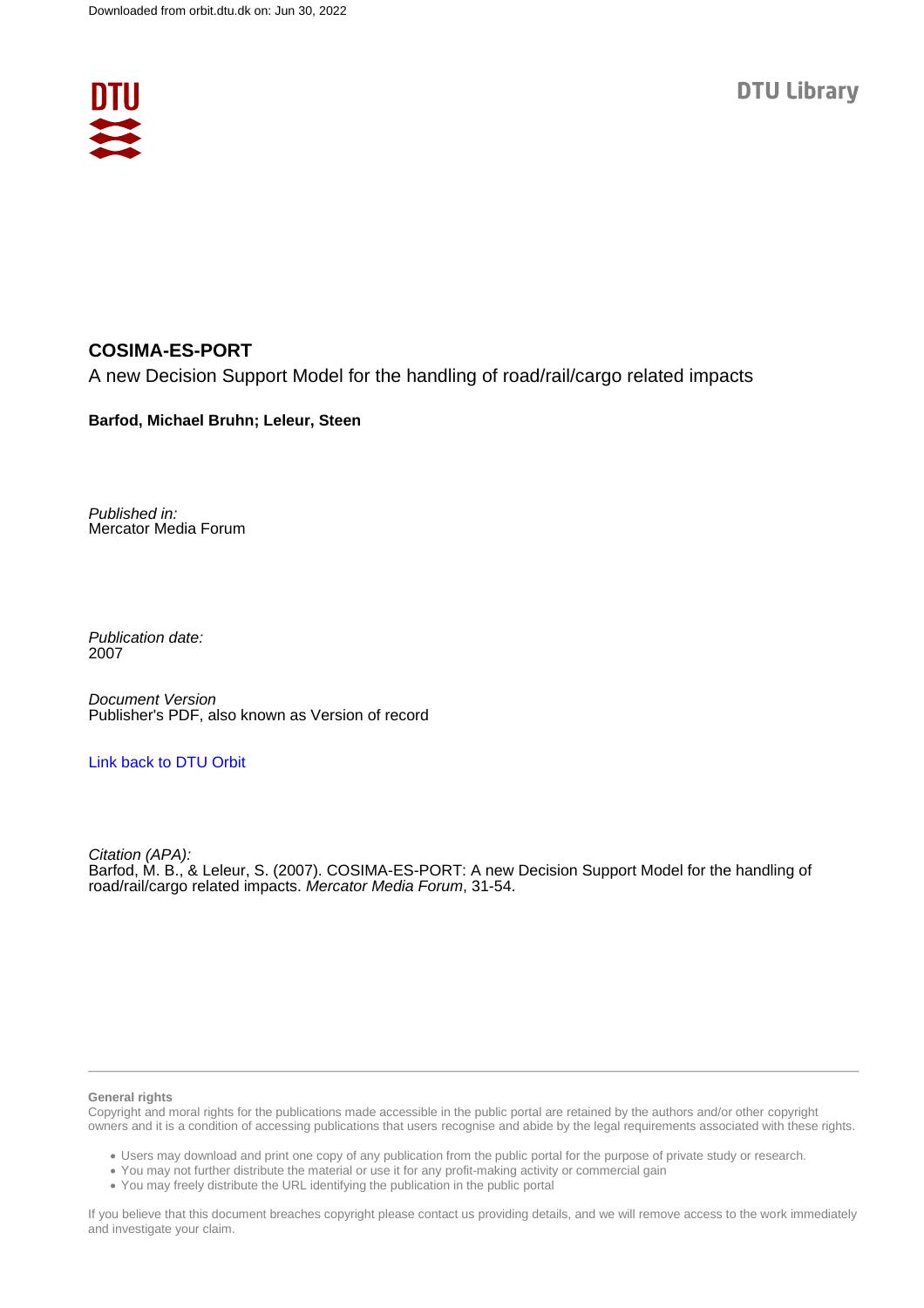# COSIMA-ES-PORT

## A new Decision Support Model for the handling of road/rail/cargo related impacts

#### English summary:

This article describes the results of the research project – WP3 East-west, Interreg IIIB – concerning the development of a new composite decision model, COSIMA-ES-PORT, for the assessment of three pre-feasibility studies situated at the Port of Esbjerg: a road project, a railway project and a multimodal terminal. The three studies indicates that a new road connection to the Port of Esbjerg is a very profitable project due to large travel time savings, whereas a new railway connection is not economically viable. However, a new multimodal terminal is also a very profitable project.

The COSIMA-ES-PORT model showed some promising perspectives in the handling of the three pre-feasibility studies. Parameters such as cargo handling and ship related issues could with advantage be implemented in the decision model and forecasted similarly to road infrastructure impacts. Furthermore, the development of COSIMA-ES-PORT showed some promising perspectives with regard to the implementation of other means of transportation for composite decision model assessment.

#### Dansk resume:

Denne artikel beskriver resultaterne af forskningsprojektet WP3 East-west, Interreg IIIB som omhandler udviklingen af en ny komposit beslutningsmodel, COSIMA-ES-PORT, som benyttes til evaluering af forundersøgelser af tre projekter ved Esbjerg Havn: et vejprojekt, et jernbaneprojekt og anlæggelsen af en multimodal terminal. COSIMA-ES-PORT indikerer, at en ny vejforbindelse til Esbjerg Havn vil være et meget rentabelt projekt pga. af store trafikale tidsbesparelser, hvorimod en ny jernbaneforbindelse ikke vil være rentabel. Ligeledes vil en ny multimodal terminal være et meget rentabelt projekt.

COSIMA-ES-PORT modellen viste ved behandlingen af de tre forundersøgelser en række lovende perspektiver. Parametre såsom fragthåndtering og skibsrelaterede spørgsmål kunne med fordel implementeres i beslutningsmodellen og fremskrives i lighed med vejinfrastruktur-effekter. Derudover viste udviklingen af modellen lovende perspektiver i henhold til implementering af andre transportformer for komposit beslutningsmodel vurdering.

Michael B. Barfod Centre for Traffic and Transport Technical University of Denmark mbb@ctt.dtu.dk

Steen Leleur Centre for Traffic and Transport Technical University of Denmark sl@ctt.dtu.dk

Economic decision models have during the last decade been successfully implemented into the Danish road sector. The models provide the decision-makers with an economic viable foundation for making a sustainable decision as costs and benefits can be appraised over a long period of years. The increase in transport on sea has created a demand for ports and their surroundings to be expanded in order to handle the new large cargo volumes more efficiently. This creates a need for an evaluation methodology, which is capable of handling the new issues confronting the ports, and which can furthermore assess the impacts over a longer time period.

This issue has been dealt with in the Danish part of WP3: the East-west Interreg IIIB project. The main objective of the Danish part of WP3 was to perform and report three Danish pre-feasibility studies situated at the Port of Esbjerg by use of a, for the purpose developed, decision model COSIMA-ES-PORT.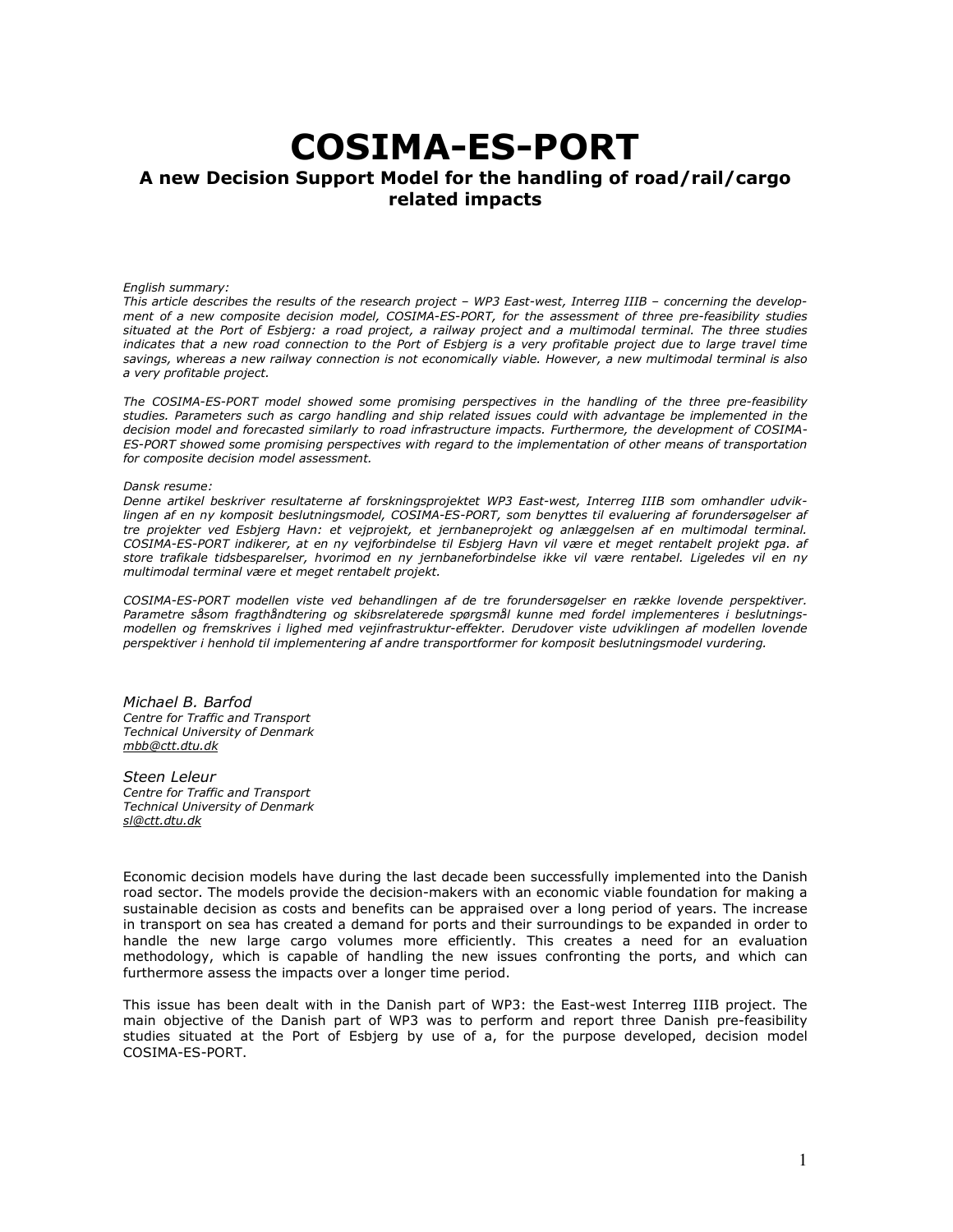The secondary objective was to generate added value to the decision process associated with the prefeasibility studies. This objective has been achieved by an innovative adaptation and application of cutting edge decision support systems to the pre-feasibility studies.

Preliminary studies of road and railway connections to the port of Esbjerg were conducted by the municipality and the port of Esbjerg<sup>1</sup>. These studies were used as input for the calculations in the prefeasibility studies, so that the focus was not only on the effects of the investments, but also included innovative ways of handling uncertainties associated with the effects.

The activities in the East-West project fell within two main tasks:

- Adaptation of the state of the art decision support system COSIMA-ROAD to port of Esbjerg (COSIMA-ES-PORT)
- Performing elaborated pre-feasibility studies of the investments using the COSIMA-ROAD and COSIMA-ES-PORT

To test the methodology and gain knowledge and experience, the existing version of COSIMA-ROAD was modified to perform an extended pre-feasibility study of the road and rail connections to the port of Esbjerg. The adaptation utilised experience and was supplemented with an investigation of conditions of specific relevance for Port of Esbjerg and other similar ports. The outcome of the work is the COSIMA-ES-PORT version of the COSIMA-ROAD tool, which is, as a special feature, set up to handle impacts derived from a new multimodal terminal.

#### The COSIMA-model

In 2003 the Danish Ministry of Transport released a manual for socio-economic analyses on transport issues<sup>2</sup>. Based on this work and the guidelines presented in this manual, the Danish Road Directorate decided to develop a software program COSIMA-ROAD for use in evaluating Danish road investments. In co-operation with the Centre for Traffic and Transport (CTT) at the Technical University of Denmark (DTU) a proto-type model was finished in the spring of 2005. The further development, COSIMA-ES-PORT, was finished in the autumn of 2006.



COSIMA-ES-PORT is an Excel based software model with a set-up consisting of a cost-benefit analysis (CBA) part and risk analysis (RA) part. The software model consists of different worksheets contributing to the CBA component also referred to as the deterministic calculation and 2 worksheets contributing to the RA component referred to as the stochastic calculation, see Figure 1.

By applying the net changes within the user impacts and the external effects as input to a socio-economic analysis, it is possible to obtain decision criteria such as the Benefit-Cost ratio (B/Crate), Net Present Value (NPV), Internal Rate of Return (IRR) and First Year Rate of Return (FYRR).

Figure 1: The module structure of COSIMA-ES-PORT illustrated by the various  $work$ sheets<sup>4</sup>

After such deterministic runs it is possible to make risk analyses with stochastic B/C-rate intervals as the output. This provides a broader basis for assessing individual projects.

To conduct a CBA, as performed in the COSIMA framework, it is necessary to obtain information from various impact models. The various types of models combined with varying degrees of effort and resource input for impact modelling result in different degrees of uncertainties. In this respect it is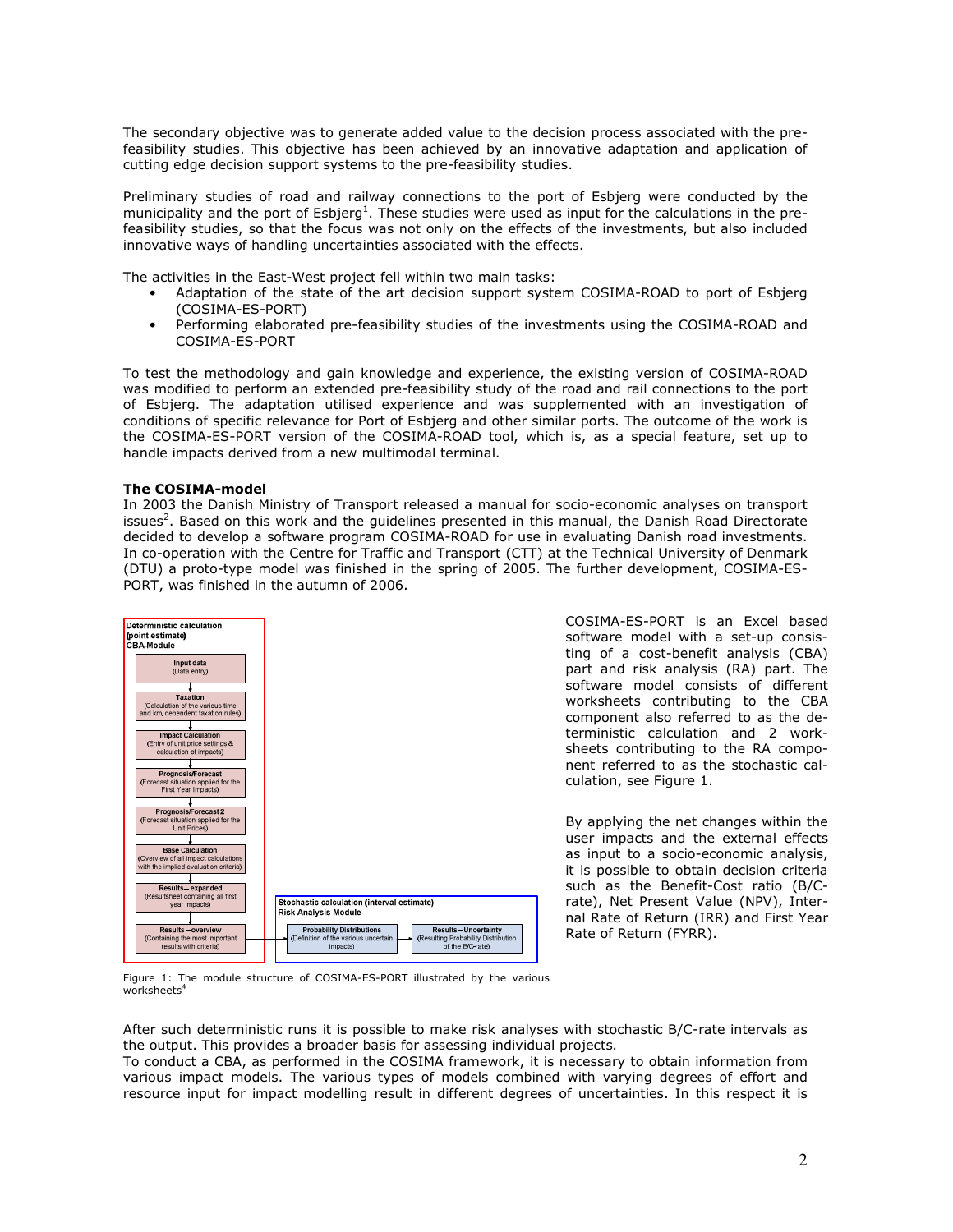necessary to use different probability distributions in accordance with the variability/uncertainty that characterizes the parameters focused on in the risk analysis.

The COSIMA model examines selected parameters that are considered the most important for RA, and four types of uncertainty distributions are used within COSIMA according to the level of knowledge that the parameters are based upon. The distributions are from high to low level: Erlang (Gamma), Normal, Triangular and Uniform distribution, see Figure 2.

The COSIMA-ES-PORT software model has been designed as a combined approach in determining the feasibility of projects by use of both deterministic and stochastic approaches based on @RISK<sup>3</sup>. Thus a deterministic point estimate and a stochastic interval measure make it possible to assist the decisionmakers by an accumulated graph whereby risk aversion can be taken into consideration.



Figure 2: Probability distributions applied in COSIMA-ES-PORT<sup>4</sup>

#### The process

In order to make COSIMA capable of handling a road project, a railway project and a multimodal terminal at the same time, it was necessary to identify all relevant impacts that needed to be included in the model, so that the set-up could be modified in a comprehensive way.

According to tradition within road appraisals, the road part was set to handle travel time savings, congestion, vehicle operating costs, changing traffic and in addition external effects including: accidents, noise, pollution and barrier effects. The railway part was only required to handle cargo volumes and the taxations attached to transportation on railway. Furthermore, three impact categories related to ships, cargo and staff were implemented with the additional sheets in the model, in such a way that it was made possible to add forecasts to the impacts and their unit prices.

Aside from the described impacts, the model also provides the decision-makers with an opportunity for including so-called strategic impacts into the assessment. Strategic impacts are non-monetary impacts that usually cannot directly be assigned with a value, but can be of great importance to the project and therefore need to be included in the assessment in a comprehensive way. This article will not deal with this issue, but more information can be achieved by contacting the authors.

#### The decision model applied on the road case

Applied on a road case the COSIMA-ES-PORT model uses its basic road appraisal functions, and the inputs to the model were derived from the results of the preliminary study<sup>1</sup>, which concerns capacity issues for the existing and the planned new roundabouts along the by-pass road in the city of Esbjerg.

As for most other road projects the largest impact for the current study is also the travel time savings; in this case particularly for heavy vehicles, as about 25 % of the traffic on the by-pass road in Esbjerg consists of these. By applying different forecasts for the growth in traffic, COSIMA-ES-PORT is capable of assessing two different scenarios, describing respectively a high and a low prognosis for the traffic.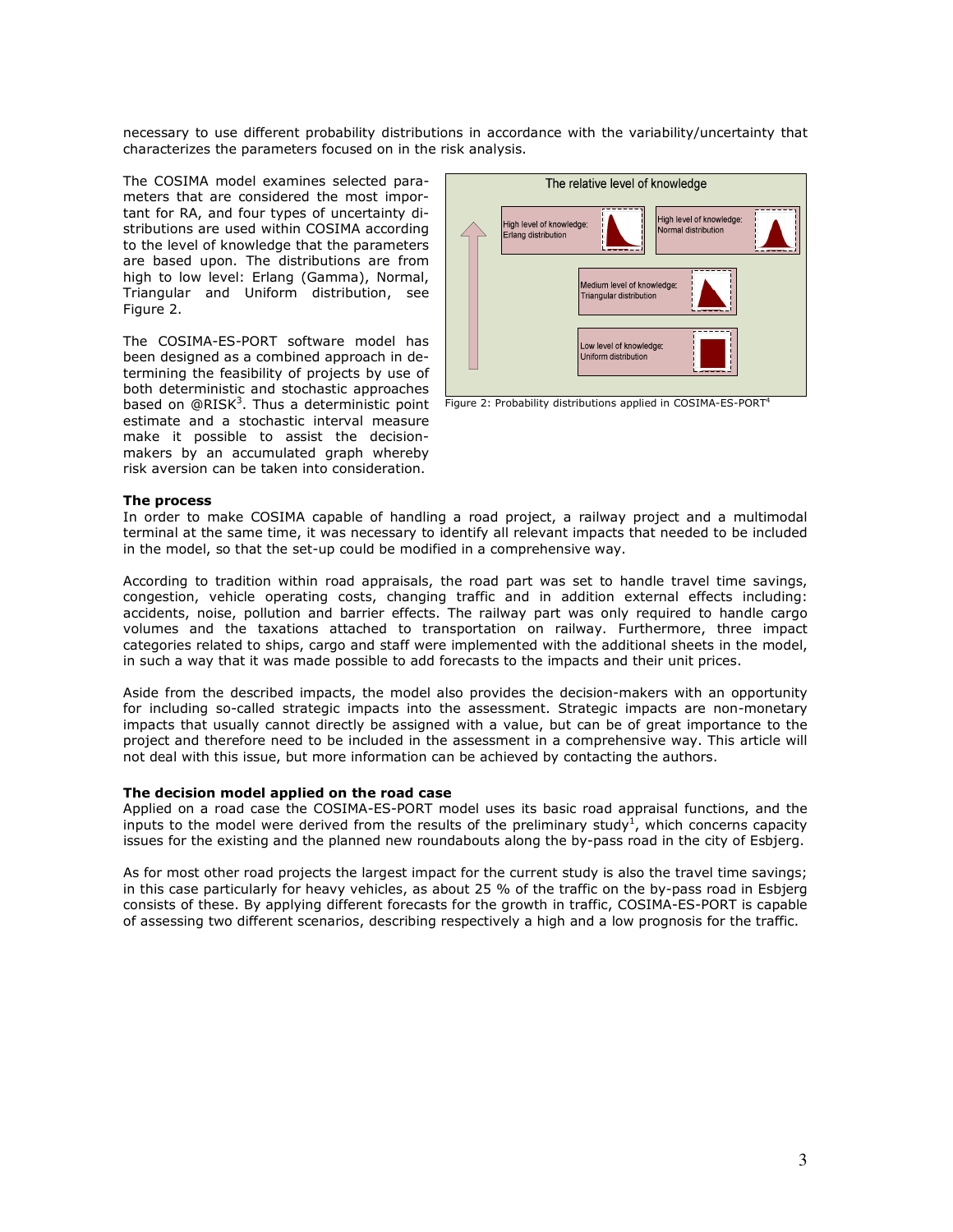

As seen in Figure 3 and Figure 4, which show the results of the deterministic calculations for the scenarios in COSIMA-ES-PORT, in both scenarios the benefits derived from the road project are much larger than the costs by constructing it, which makes it economically viable. The main part of the benefits is travel time savings for heavy vehicles and passenger cars, as an upgrade of the road will create a higher accessibility in the area.

Risk analysis (RA) is performed in order to determine how sensitive the project is to changes in the main impacts. The RA applies uncertainties on construction costs, travel time savings and accidents. The analysis is carried out identically for the two scenarios, and the results are seen on Figure 5 and Figure 6 as a 90 % confidence interval.



The composite assessment in COSIMA-ES-PORT shows that the construction of a new road without doubt will be a profitable socio-economic project in both the scenarios applied. The RA with the applied distributions does not point out any alarming weaknesses in the project. However, the project is very sensible toward changes in travel time savings, but not to a degree where the profitability of the project is in danger.

#### The decision model applied on the railway case

COSIMA-ES-PORT was, as described earlier, set up to handle impacts derived from cargo transportation by railway. The inputs concerning the rail connection at the Port of Esbjerg were, however, based on scanty information, but estimates provided by the Port, pointing out that a new railway connection would have a positive impact on the cargo transportation, were used as input to the model. A high and a low growth scenario, as described for the road case, were examined.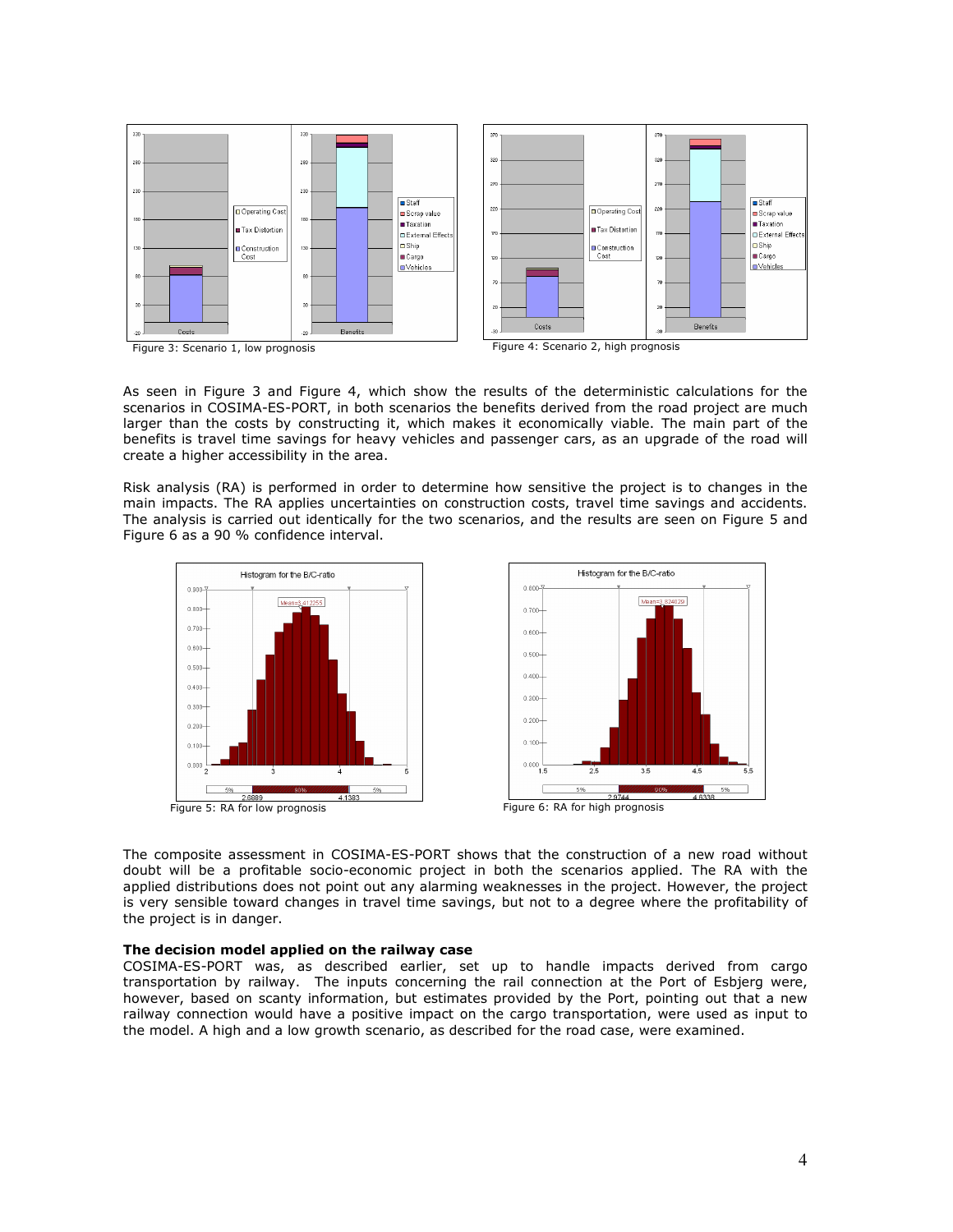



Figure 7: Scenario 1, low prognosis Figure 8: Scenario 2, high prognosis

Figure 7 and Figure 8 show the results of the deterministic COSIMA-ES-PORT calculations, and as can be seen, the benefits derived from the railway project are much smaller than the costs by constructing it. The main part of the benefits derives from the increase in containers transported by railway, but this is a relatively small posting compared to the construction costs, and as a result of this it will not be economically viable to implement the project.

The RA for the railway connection applies uncertainties on construction costs, operating costs and the cargo transportation on railway. The RA is carried out similarly for both scenarios, and the stochastic interval results can be seen on Figure 9 and Figure 10.





The analysis in COSIMA-ES-PORT determines that the construction of a new railway connection to the Port of Esbjerg will not be a viable socio-economic project in either of the two scenarios, as the benefits, derived from the increase in transportation of cargo by railway, are much smaller than the high construction costs. The quantity of cargo transported by railway is estimated to be relatively small, as it is predicted that most cargo in the future will be transported on heavy vehicles. The RAs conducted on the scenarios show that the profitability of the project is very sensitive towards changes in the quantity of cargo transported on the railway, but that much larger cargo volumes are needed before the project comes close to being profitable.

#### The decision model applied on the multimodal terminal case

The COSIMA-ES-PORT model was set up to handle shipped cargo volumes in detail, and provided with input estimated by the Port of Esbjerg describing the expectations to the increase in cargo transportation as a result of a new multimodal terminal.

A scenario analysis with two different growth scenarios was conducted: a scenario where the impacts were assumed to follow a regular growth (scenario 1) and a scenario where the impacts, as a result of the multimodal terminal, experience a sudden growth after a few years with regular growth.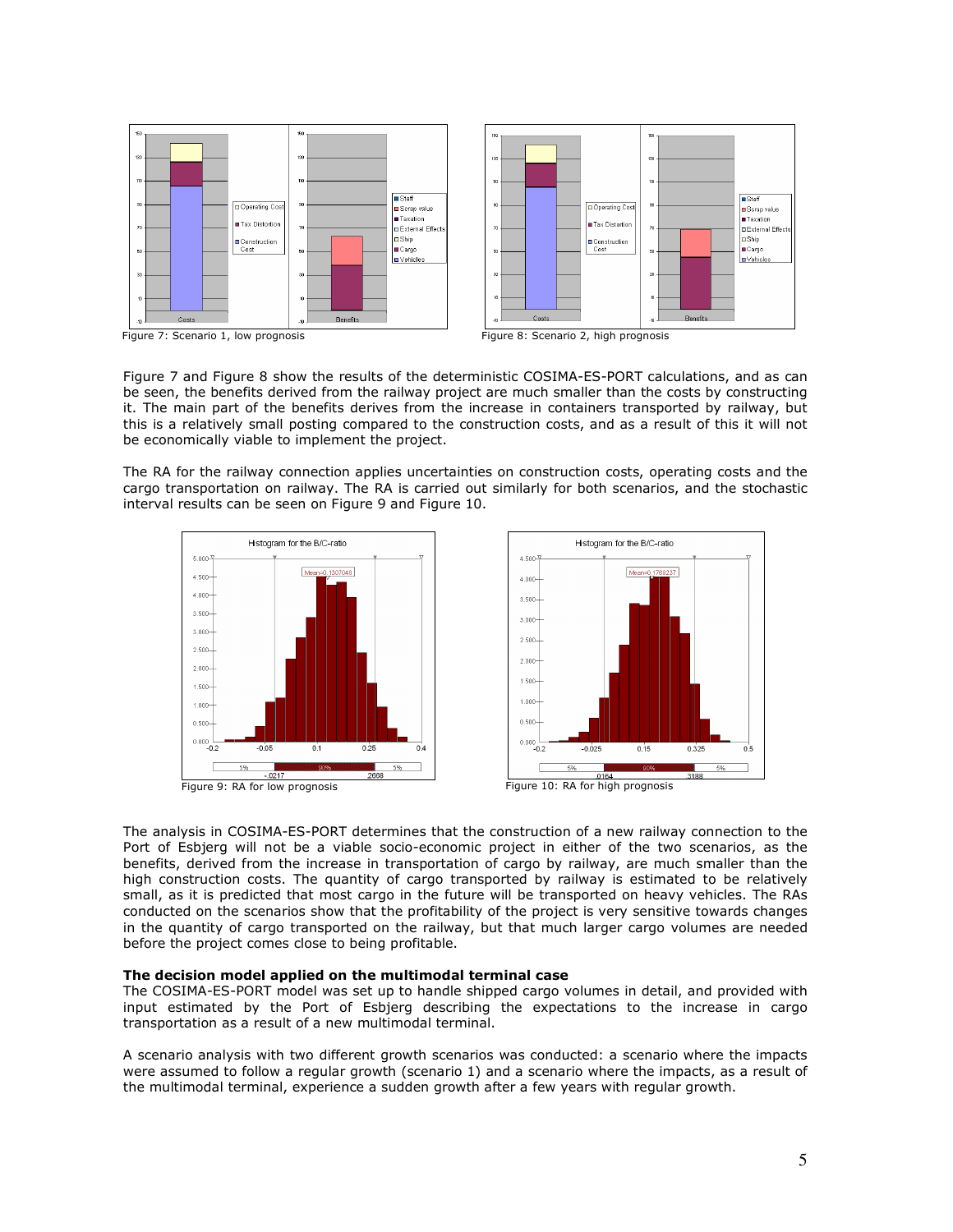

Figure 11 and Figure 12 determine that the benefits derived from the project are much larger than the costs by constructing it in both scenarios. The main part of the benefits comes from the cargo transportation – mainly containers and trailers – but ship taxation also represents a large posting.

The RA is conducted with uncertainties on construction costs, operating costs and the cargo related impacts. The two scenarios are again handled similarly, and the result is shown on Figure 13 and Figure 14 as a stochastic 90 % confidence interval, which implies the plausible results.







Figure 13: RA for regular growth prognosis Figure 14: RA for sudden growth prognosis

The COSIMA-ES-PORT appraisal shows that the construction of a multimodal terminal will be an economically very profitable project in both scenarios if the expected high increase in cargo transportation is sustainable.

The RA results on Figure 13 and Figure 14 do not point out any strong weaknesses that can change the above statement, but it is essential for the project that a large increase in cargo transportation happens.

#### **Perspectives**

The COSIMA-ES-PORT model shows some promising perspectives in the handling of the three prefeasibility studies described, as the assessments provide the decision-makers with a sustainable foundation for their long-term decision making.

The appraisals show that parameters such as cargo handling and ship related issues with advantage can be implemented in a decision model and forecasted in the same way as road infrastructure impacts. Furthermore, the development of COSIMA-ES-PORT shows some promising perspectives with regard to implementing other means of transportation into a composite decision model, as this type of model is very flexible.